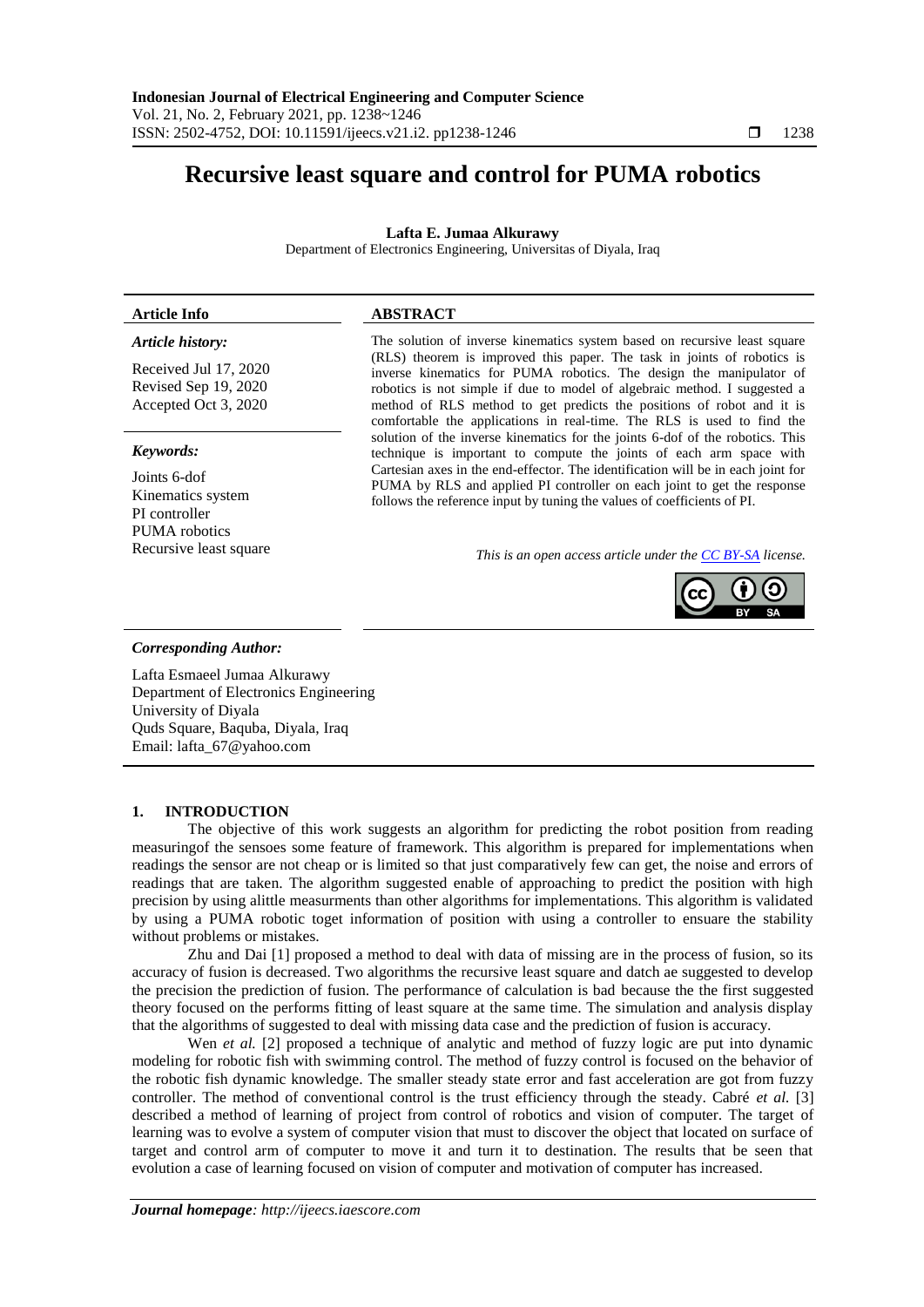Leibrandt *et al.* [4] presented the strategy of kinematic that required for manipulator and permit control to detect the spaces. A model of nonlinear is used to join the map to reach the space and develop the accuracy the motion of instrument. This improvement is driven by intervention accessing of surgical during orifices on natural such as anus or mouth. This technique is measured with tests of bench of the system is determined by requirements the task of realistic surgical.

Giataganas *et al.* [5] designed a robotic device for imaging of large area endomicroscopy with high accuracy, indicated a quick, and machine of scanning with control of motion. This design involves endomicroscopy of robotic assisted, the ability to eradication tissue without required for an extra instrument. The results showed that the device attains trajectories of pre-programmed with precision of position for than 30  $\mu$ m, as approach of image indicated that the disturbances of motion up to 1.25 mms<sup>-1</sup>. This method displays a necessary alternative to current, decreasing time of tissue assessment.

Faria *et al.* [6] introduced an idea of stereotaxy and represent a neurosurgery of standard stereotactic. Expectations of neurosurgery relating the function of robots as tools of assistive are addressed. They improved a system of robotic to execute a neurosurgery of stereotactic. Excel of robots at information of handling spatial and are clear nominees in the directing of trajectories. A system with robotic permit workflow of structure in spite the difference in technique.

Faessler *et al.* [7] presented a controller for a body-rate and an iterative schem for thrust-mixing and that improve the performance the trajectory-tracking without needing learning and decrease the error of yaw control for robotic. They applied algorithm with saturation of motor by prioritizing control input by LQR method for trajectory tracking and stabilizing. The method of LQR for dynamic of motor and body-rate to decrease the error of the overall trajectory-tracking. They improved the robustness, stability of saturation for motor, yaw control, and trajectory tracking.

Lee and Jung [8] poposed a recursive least square to obsorv the distance of model that is second order the filtering of input-output. The observer of disturbance has been a method of robust control to reject the noises. The technique to design Q filters is important for observer of disturbance to compensate the inverse model improperness for the plant. The studies of experiment the performance of balancing control of robot are very suitable and accuracy.

Incremona *et al.* [9] proposed approach of compassable and modular depending on featuring of basic modules involving a couple of hybrid force/position control and supervisor correlated with manipulators of robotic. The controllers of force and position are type of supervisory sliding mode to be comfortable for tracking of trajectory in existence the external disturbances and modeling uncertainties. Ciullo *et al.* [10] presented results of preliminary with regard to system of supernumerary hand. The system includes robotic of active soft hand and mechanism of gravity compensation. The problem of this design is to place the arm of robotic because of effects of dynamics and kinematics. The results of experimental and analytical recognize the positions as nearest to hand of human.

Peng *et al.* [11] presented the art state for dancing robots. This work has importance to robotics and humans. Dance of robotic is sorted to four parts: robotics choreography creation, music with synchronization, robot dance for cooperative human and motions for human dancing. Wang *et al.* [12] proposed approach of precision-aware diffusion by using sensors of aquatic mobile such as robotic fish. In this design, the sensors of robotics collaboratively profile the properties of process the diffusion involving amount of discharge substance and location of source. They in formulate the accuracy of profiling of robotic and problem movements scheduling that goals to get the accuracy of profiling at maximum to make the sensor energy and mobility. The results display that their method can precisely the processes of profile dynamic diffusion with budgets of tight energy.

Selvaggio *et al.* [13] proposed a technique to use the assistance of virtual fixtures in tasks of invasive robotics in surgery departments. Adaptations of geometry and pose of the virtual fixtures are examined. Both parameters of the constraint enforcements and geometry of virtual fixtures must be adapted. This technique is substantiated through experiments the kit of the da Vinici Research. Rodr´ıguez *et al.* [14] proposed and submitted two plans to decrease times of research. They checked of feasibility of plan of assembly for robotic system and this will carry out the plant for the system. The execution feasibility needs the system simulation to make the system decelerate to execute the system. The errors in the system are spread as rules of symbolic to cut back the search tree.

Kimble *et al.* [15] presented a group of matrices, methods of test, and artificial of associated to aid advance the deployment and improvement of assembly of robotic system. The three designs reproduce operations of fastening and insertion of small part such as meshing, snap fitting and threading with wiring, drivers of belt, and connectors of electric. Protocols of benchmarking and matrices of performance are presented that vigor these boards of tasks to support robotics assembly evaluation.

Allan *et al.* [16] proposed to estimate the pose of 3D of tools is to be necessary in robotic invasive for main procedures automation as features of providing safety as fixture of virtual. They predicting pose of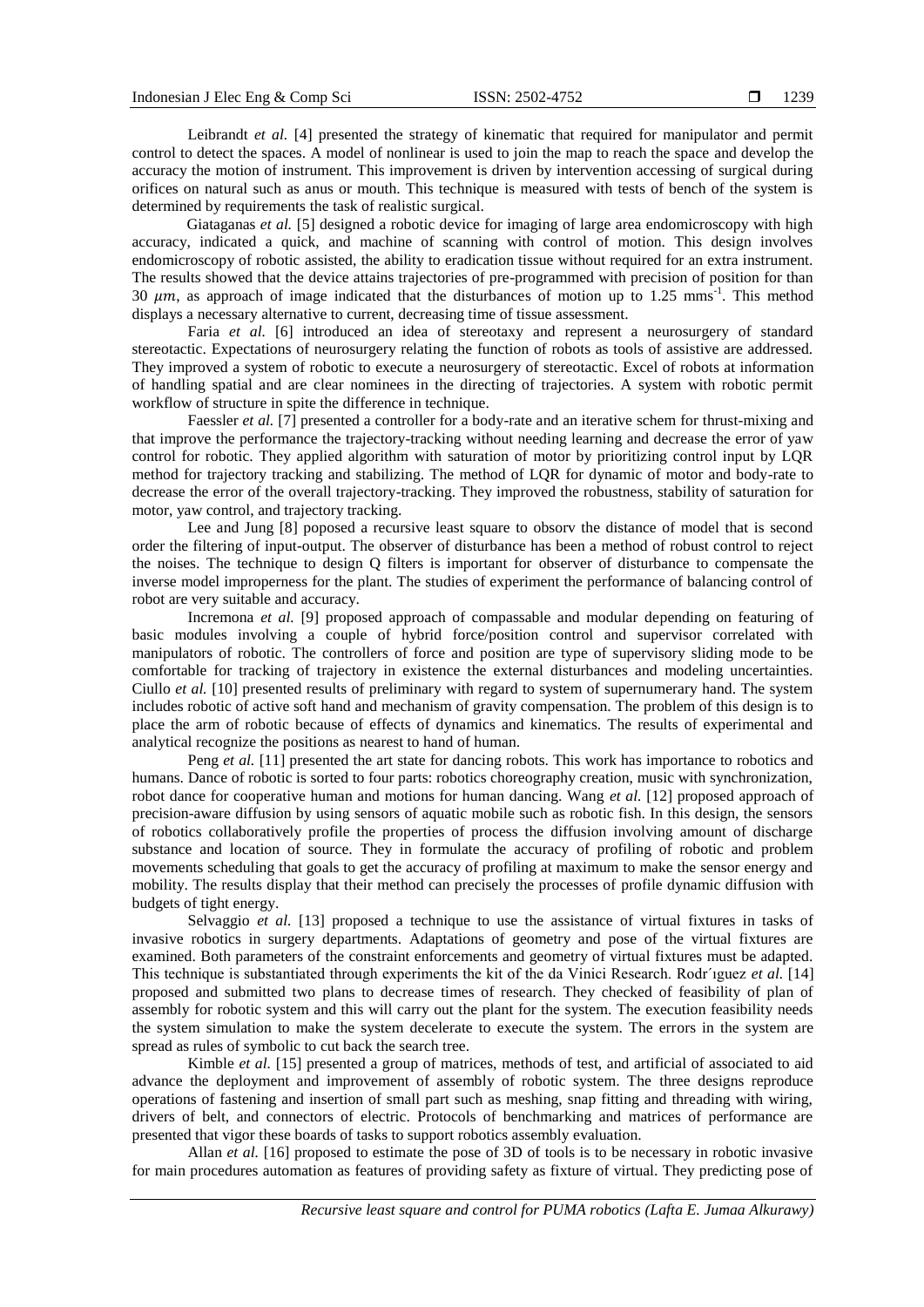rigid 3D with flow of optimal and silhouette focused with DOF or instruments of robotic within framework of optimization. The technique validation is supplied with study of ex-vivo from system of robotics. The experiments indicated that their method is totally precise as depending on data of image.

Xia *et al.* [17] designed a controller for suppression the error propagation of seam boundary is suggested for robotic. The process of welding is worked out as design the control of closed loop with controller of low gain feedback in baseline loop. The controller of non-causal feed forward is optimized by using the robust control technique such that the value of error affected by disturbances of non-repetitive in one pass is revoked. The results of experiment on system of robotic welding display the suggested control revoke the error affected by disturbances of non-repetitive within passes and decrease in error in response of the system.

Wortman *et al.* [18] proposed to reduce the surgery invasiveness by approaching the cavity of abdominal through single split with surgery of laparoendoscopic. The surgery by robotic is demonstrating to be good choice to defeat these restriction. The results of experiments of the single incision in surgery with robot is capable to do tasks of surgery as conquering the issues related with operations of LESS manual. The test results in experiment with vivo robotic colectomy using robotic with cavity of abdominal.

Johansen *et al.* [19] presented a model of dual control of robotic hands for multi-grasp incoroporating EMG with an inductive tongue control system. The control of inductive tongue control system performance was assessed in a comparative study. They did experiments with 10 healthy subjects that utilized both the control of EMG and the control inductive tongue control system to finish the experiments with hand of Azzurra robotic. The results were important when they obtained differences when comparing the both controllers with performance for each control. The results found that when used the control of EMG is lowest compared with control of inductive tongue control system

Nierhoff *et al.* [20] proposed a model in the areas of sensing and control in robotic system to communicate with humans. They used a pool to be as a reoresenative secenario to manage the model of plan and control the framework in the opponent that is considered. An optimized policy is derived by a human model and the game of pool as Markov process. When planning is stroke, it makes a robot to involove the style of typical game. The results with simulations are validated with playing pool in robot is comparative to human.

DiFilippo and Jouaneh [21] designed a robot of incorporation of sensing of force and vision to eliminate bolts the laptops back. The system of robotic utilizes two webcams, the first one is mounted on the robot and the second one is fixed over the robot. The studies of experiment were managed to test the performance the system of vision and sensor equipped. The values of study were diversed comprised the setting of brightness on the webcam and source of localized light and setting of higher brightness as the case of laptop became darker made the greatest results.

Xu *et al.* [22] proposed task of assembly is conceived as algorithm through the policy of learned without the states analyzing. In this algorithm, the process of learning is managed by control of simple force. The strategy of feedback is suggested to avoid actions of risky and be an optimal assembly policy, that can choose tha data to ensuare the stability. The results of simulations for the algorithm indicated the effective of this method for the strategy of feedback of the system.

Formosa *et al.* [23] proposed to design a multi sensor in robotic capsula endoscopes for colonoscopies and assessed the performance ex vivo and in vivo. They design includes drive of double worm to remove the forces of axial gear as momoents of decreasing radial. The used two controllers for motors to drive micro pillared below and above the insturments permitting for 2-DOF in robotic. The results enable the feedback controller with validation, algorithms of mapping and localization in environment of vivo.

Desai *et al.* [24] proposed a technique of printing with 3-DOF that satisfied requirements of stringent for surgical robot. They presented the achivements in development surgical robots with 3-DOF for interventions of cardiovascular and neurosurgical due to the benefits of improved scaling of motion, capabilities of sensing, reduction of tremor and precision.

Hou *et al.* [25] proposed a 6-DOF platform the parallel for packaging of optoelectronic. This platform is a type structure of parallel layout, that utilizes the motors of piezoelectric the jloints are active and hinges of large stroke flexture are joints to be passive. An analysis of elastokinematic is deduced and analyzed by using modeling of inverse kinematic. The model of finite element and compliant prototype are expanded. They supplied a date of experimental and reference of theoretical for analysis of inverse kinematic of 6-DOF with hings of large-stroke flexture.

#### **2. RESEARCH METHOD**

The joint of manipulator of puma robotics can be modeled and calculated in an articulated chain of open-loop with numerous rigid links that is coupled in series by either prismatic or revolute links, which are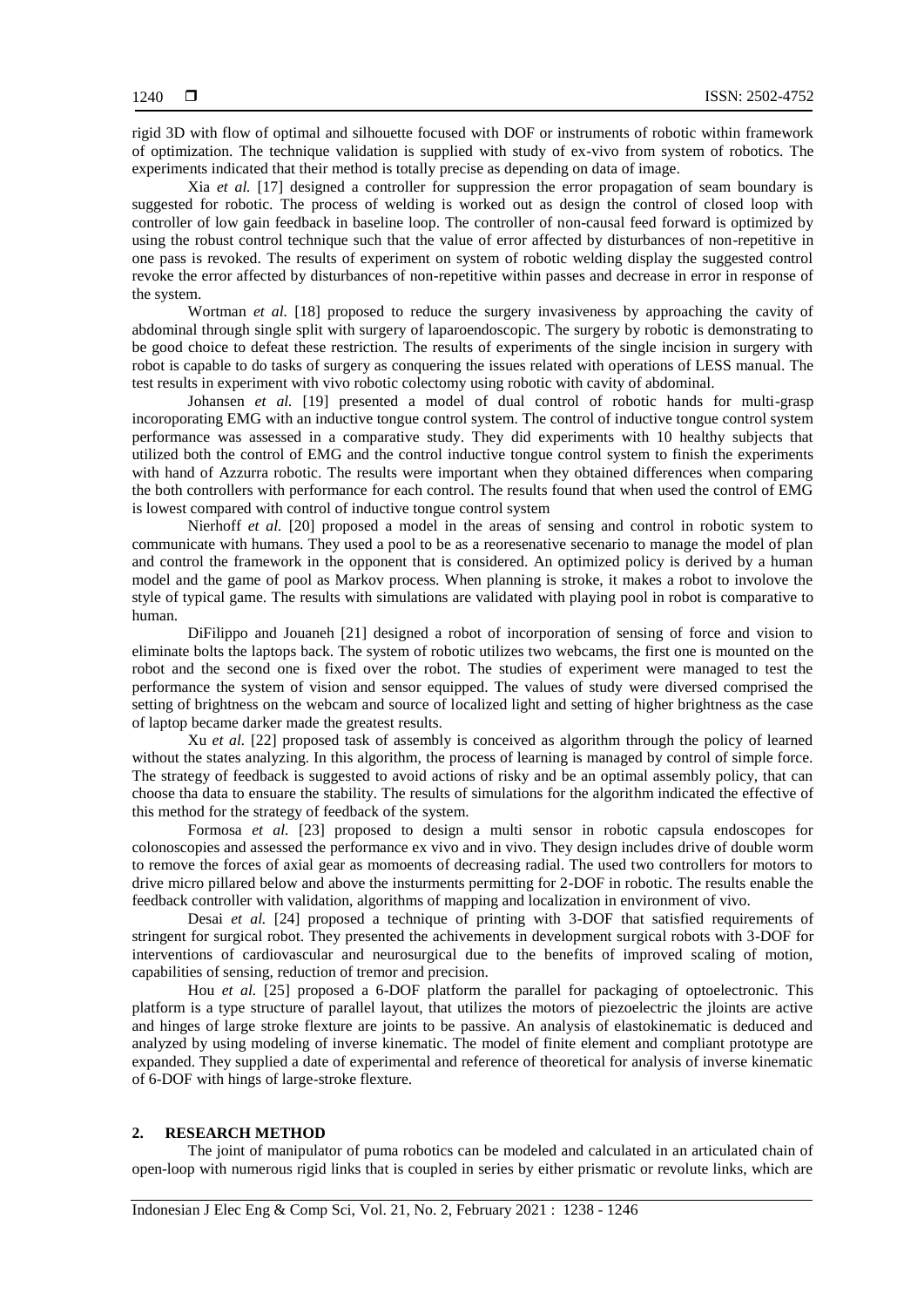impelled by actuators. The analytical study of robot kinematics deals the reference coordinates system as a related to moments or time that not requiring the forces for movement with respect to geometry for the motion of a puma robot. Consequently, it cares with the mathematic description of analytic for the puma robot that will be as a time function, in specific, relations are between the orientation and position for puma with manipulator of end-effector the joint-variable. Figure 1 shows the robotics manipulator's structure in this paper.

The analysis of kinematics for puma robotics is done in two manners: inverse kinematics and forward kinematics task, that is mostly explained in this work, includes the calculation of the-orientation of effectors and position and their alterations, as a concern of given speed and positions the axes of the motion. Denavit and Hartenberg suggested a method in establishing in a system of coordinate axes to articulated chain joint to get a rundown of rotational and translational association between adjoining joints. Forward kinematics method bargains with motion of the end effector for the puma relating to a system with coordinate axes. A system with axes ( $W_x$ ,  $W_y$ ,  $W_z$ ) is colonized with the immoral of the link as be seen in Figure 1.



Figure 1. The structured of the 6-dof of PUMA robotics

The manipulator of puma robotics link is structured and this modeling gives a rundown of the 'A' homogenous transformation matrix that uses four parameters for link. This transformation in modeling of robotics is known as the Denvit-hartenberge notation. To get the solution of forward kinematics for a puma robotics manipulator, we use the following is used (1).

$$
Aend\text{-effector} = T6 = A1A2A3A4A5A6 = \begin{bmatrix} n_x & o_x & a_x & P_x \\ n_y & o_y & a_y & P_y \\ n_z & o_z & a_z & P_z \\ 0 & 0 & 0 & 1 \end{bmatrix} \tag{1}
$$

The manipulator of puma robotics has 6 joints is utilized in this work. Each link consists one degree of freedom. The manipulator links have a 6-degree of freedom of axes of Cartesian distance of for axes (Z,Y,X), that is calculated through the matrix T6 and hand orientation is discussed relating to the RPY rotations.

$$
RPY(\emptyset x, \emptyset y, \emptyset z) = Rot(Z_w, \emptyset_z)Rot(Y_w, \emptyset y)Rot(X_w, \emptyset x)
$$
\n
$$
(2)
$$

If T6 matrix is calculated, we get

*Recursive least square and control for PUMA robotics (Lafta E. Jumaa Alkurawy)*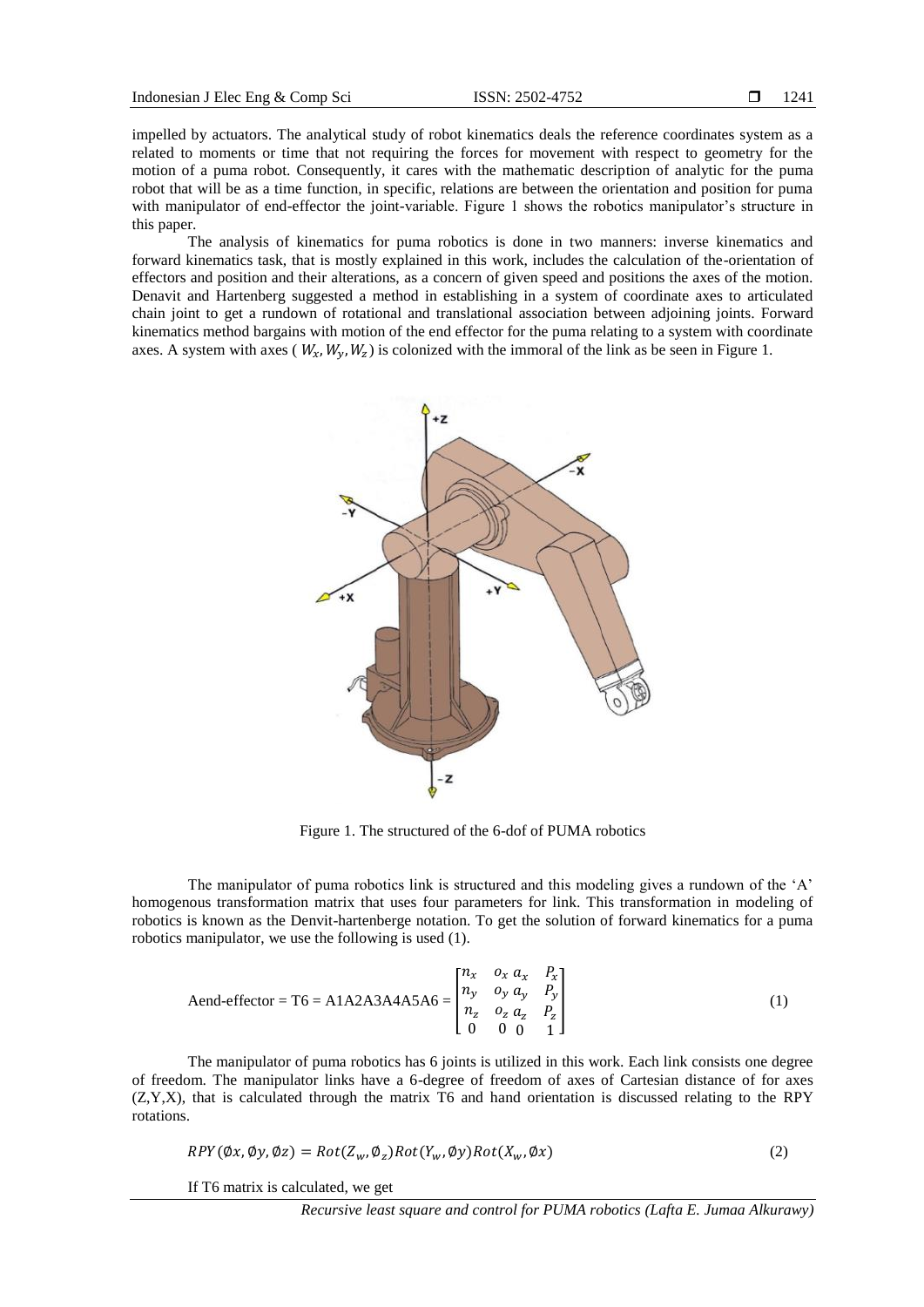$$
\phi z = A \tan 2(ny, nx),\tag{3}
$$

 $\phi y = A \tan (-\eta z, \eta y \sin \phi z + \eta x \cos \phi z)$  (4)

$$
\emptyset z = A \tan 2(-ay \cos \emptyset z + ax \sin \emptyset z), \quad \text{oy} \cos \emptyset z, -ox \sin \emptyset z)
$$
 (5)

The information of the orientation and position for puma that is relating to the frame the coordinate of real-world that got from questions above and the frame of coordinate axes for each link are utilized to discuss the orientation and position for puma robot system. The forward kinematics can be utilized to calculate the coordinate of Cartesian axes for puma robot system when the angles of joint are known. While, the applications of industrial for the angles of link with real-world the coordinates of Cartesian axes. The solution of kinematics if it is inverse in manipulator of puma robot will be in next equation. The parameters of twelve, that describe the end effector for orientation and position of in (6).

$$
\begin{bmatrix} n_x & o_x & a_x & P_x \\ n_y & o_y & a_y & P_y \\ n_z & o_z & a_z & P_z \\ 0 & 0 & 0 & 1 \end{bmatrix} = A_1 A_2 A_3 A_4 A_5 A_6 \tag{6}
$$

Such as mentioned earlier in this paper, the solution methods iterative of traditional inverse kinematics, algebraic and geometric, are insufficient if the dsign of manipulator"s joint is intricate. Neural network with this method makes it very successfully to calculate the solution of kinematics if it is inverse. The parameters of models of the Denatvit-Henatrberg utilized to find the solution.

The end effectors of orientation and position from basic trigonometry can be rewritten in terms of the coordinate"s axes for joints in the following pattern. The angles of link have been scaled in counter clockwise and the joint longitudes are supposed to be positive giving from one joint axis to the promptly distal joint axis. In (7) is savings of three equations that depict the relationship between joint coordinates and effectors coordinates end. Notice that we have evident equations of the end-effectors for coordinates axes in terms of link coordinates axes. while, to find the link coordinates axes for a given group of end-effectors for coordinates axes  $(\varphi, x, y)$ , one requires to find the solution of this problem with equations if they are nonlinear equations for  $\theta$ 1, $\theta$ 2, and  $\theta$ 3). The manipulator of planner R-P for kinematics of is simple to subedit.

The axes of end-effector are clearly given in terms of coordinates axes for the joint. while, because the equations are easier in (7), it is clear the algebra included in solving the axes for the joint in terms coordinates axes for the end effector to be simpler. Notice that in disparity to (7), now there are only two joint axes in three equation,  $\theta$ 1 and d2. Consequently, in general, the solution for axes of the joint can't find it for a qualitative set of axes of end effector. The axes of the end effector tool point or trajectory set poin of the end effector depict by  $(x, y)$  by two equations.

Notice that the limited  $d2$  to values to be positive. A values of  $d2$  to be negative may physically completed permitting the trajectory at end effector point to pass the system through the axes of coordinate xy over to another quadrant. If we become shoter  $\theta$ 1 to the range value  $0 < \theta$ 1<2 $\pi$ , there is a single value of  $\theta$ 1 that is proportionate with the given  $(x,y)$  and the calculated d2. The present of multiple solutions is examplary when we solve nonlinear equations. The equations for kinematic analysis are direct and inverse kinemtics for PUMA robotics. And calculating the Cartesian axes,  $x, y$  and  $\varphi$ . The joint positions or coordinates are the lengths of the three telescopeing link  $(q1, q2, q3)$  and the end effectors coordinates  $(x, y, \varphi)$ . The analysis of a planar 3-R manipulator in inverse kinematics for shows to be difficult. However, we find the solutions of analytic. The direct kinematics are as shown in (7).

$$
\theta 1 = \gamma + \sigma \cos^{-1} \left[ \frac{-\left(y'^2 + {x'}^2 + 11^2 - 12^2\right)}{211 \sqrt{{y'}^2 + {x'}^2}} \right] \tag{7}
$$

Where,

$$
\gamma = \text{atan2}\Big(\left[\frac{-y'}{\sqrt{{y'}^2 + {x'}^2}}, \frac{-x'}{\sqrt{{y'}^2 + {x'}^2}}\right]
$$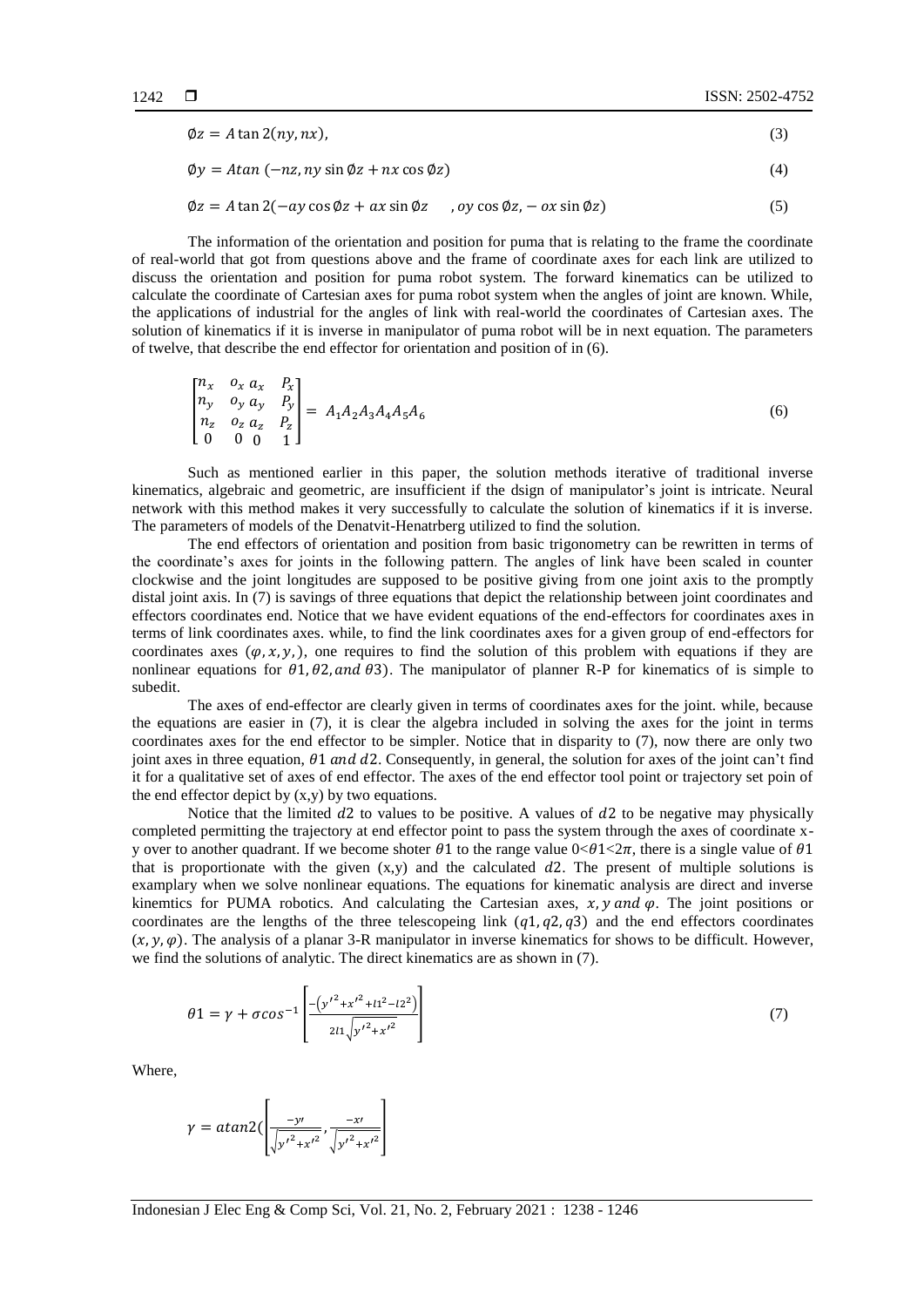$$
\cos(\theta 1 + \theta 2) = \frac{x' - 11\cos\theta 1}{l2}
$$
  
\n
$$
\sin(\theta + \theta 2) = \frac{y' - 11\sin\theta 1}{l2}
$$
  
\n
$$
\theta 2 = \alpha \tan \left[ \frac{y' - 11\sin\theta 1}{l2}, \frac{x' - 11\sin\theta 1}{l2} \right] - \theta 1
$$
  
\n
$$
\theta 3 = \varphi - \theta 1 - \theta 2
$$
\n(9)

# **3. RECURSIVE LEAST SQUARE (RLS) AND CONTROL OF PUMA**

i.

The RLS is mostly used in the applications of engineering for identification the parameters of a system. The equation of linear with parameters  $\theta(t)$  can be explained as (10).

$$
z(t) = R^T \theta(t) \tag{10}
$$

Where,

$$
RT = [r(t), r(t-1), \dots, r(t-k)]
$$
\n(11)

$$
\theta^T = [c(0), c(1), \dots, c(k)] \tag{12}
$$

The parameters of predicted can be explained as,

$$
z(t) = R^T \hat{\theta}(t) + \hat{e}(t) \tag{13}
$$

where,  $\hat{\theta}(t)$  are parameters of predicted system and  $\hat{e}(t)$  is an error between the true value and predicted value

$$
\hat{e}(t) = z(t) - R^T \hat{\theta}(t) \tag{14}
$$

Can be rewrite (18) as,

$$
\hat{e}(t) = R^T(\theta - \hat{\theta}(t))
$$
\n(15)

To be minimized with objective function is as,

$$
J = \sum_{t=1}^{P} \hat{e}^2 = \hat{e}^T \hat{e}
$$
 (16)

The parameters of optimal solution will be zero,

$$
\frac{\partial}{\partial \hat{\theta}}J = 0 \tag{17}
$$

The solution of (21) will be,

$$
\hat{\theta}(t) = [R^T(t)R(t)]^{-1} [R^T(t)z(t)] \tag{18}
$$

The matrix of covariance is,

$$
P(t) = [RT(t)R(t)]^{-1}
$$
\n(19)

By using a Matrix Inversion Lemma and can be get the equation,

$$
P(t+1) = P(t) \left[ I - \frac{R(t+1)R^{T}(t+1)P(t)}{1+R^{T}(t+1)P(t)R(t+1)} \right]
$$
\n(20)

$$
\hat{\theta}(t+1) = \hat{\theta}(t) + P(t+1)R(t+1)(z(t+1) - R^{T}(t+1)\hat{\theta}(t))
$$
\n(21)

The forgetting factor  $\gamma$  with (24) and (25) can be as,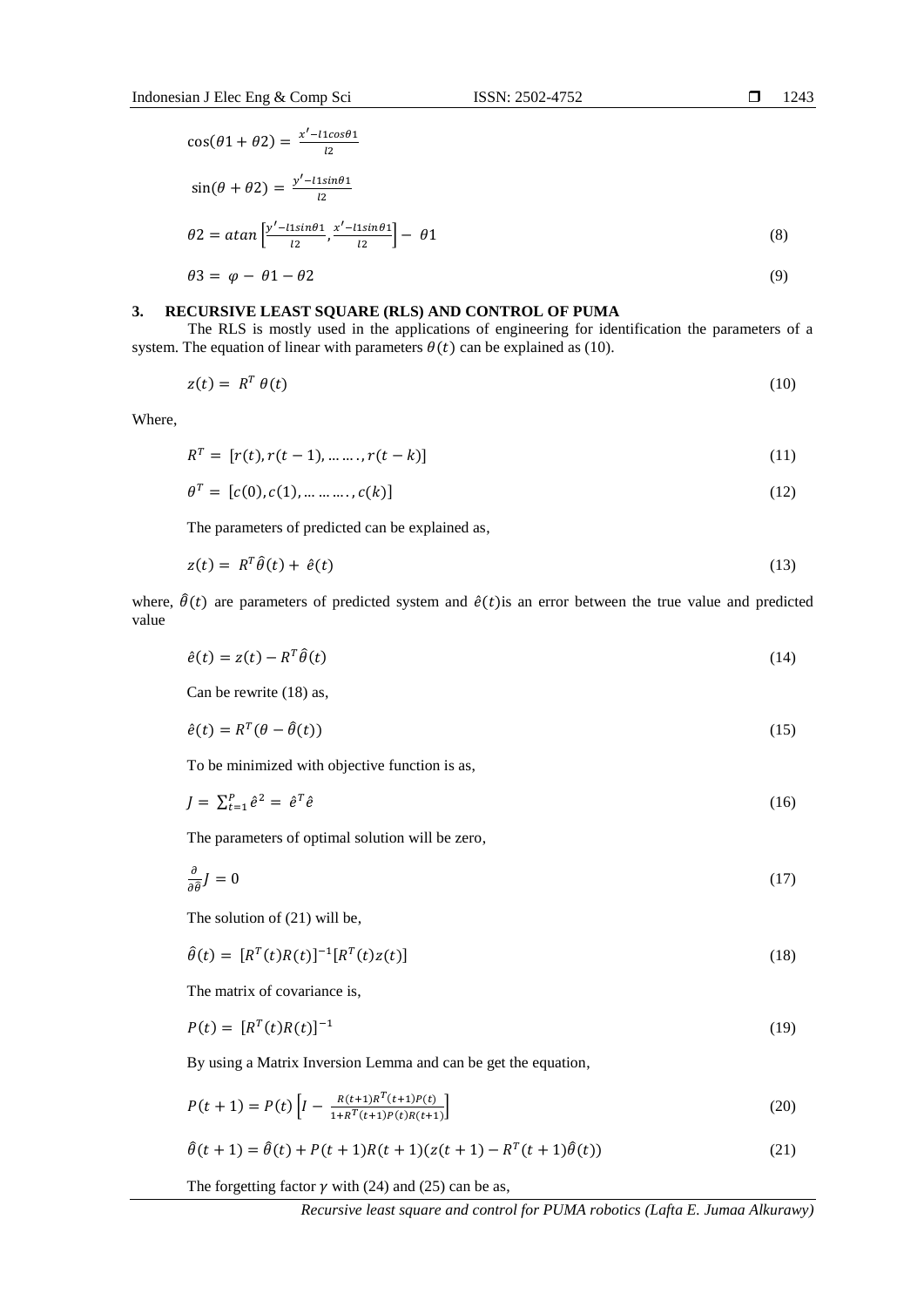$$
P(t+1) = \frac{1}{\gamma} \left[ P(t) \left[ I - \frac{R(t+1)R^{T}(t+1)P(t)}{\gamma + R^{T}(t+1)P(t)R(t+1)} \right] \right]
$$
(22)

# **4. PID CONTROL OF PUMA ROBOTICS**

The control of PUMA robotics is very necessary to move the joint of manipulator to make the stability with with the setting point. In this paper, we applied PI controller with RLS to make the optput to be inputh the PUMA robotic system to control each position of manipulator. The PI controller with S-domain can be described in (23).

$$
y(s) = K_p e(s) + \frac{K_i}{s} e(s)
$$
\n<sup>(23)</sup>

By tuning the values of  $K_p$ ,  $K_i$ , we will get the best response of each link of manipulator that is according to setting point with fast response, minimum settling time, and minimum zero steady state error as shown in Figures 2-7.



Figure 2. The output from RLS (learning stage) with PI controller (y) and (y,) reference position for  $y_1$ 



Figure 3. The output from RLS (learning stage) with PI controller (y) and (y,) reference position for  $y_2$ 



Figure 4. The output from RLS (learning stage) with PI controller (y) and (y,) reference position for  $y_3$ 



Figure 5. The output from RLS (learning stage) with PI controller (y) and (y,) reference position for  $y_4$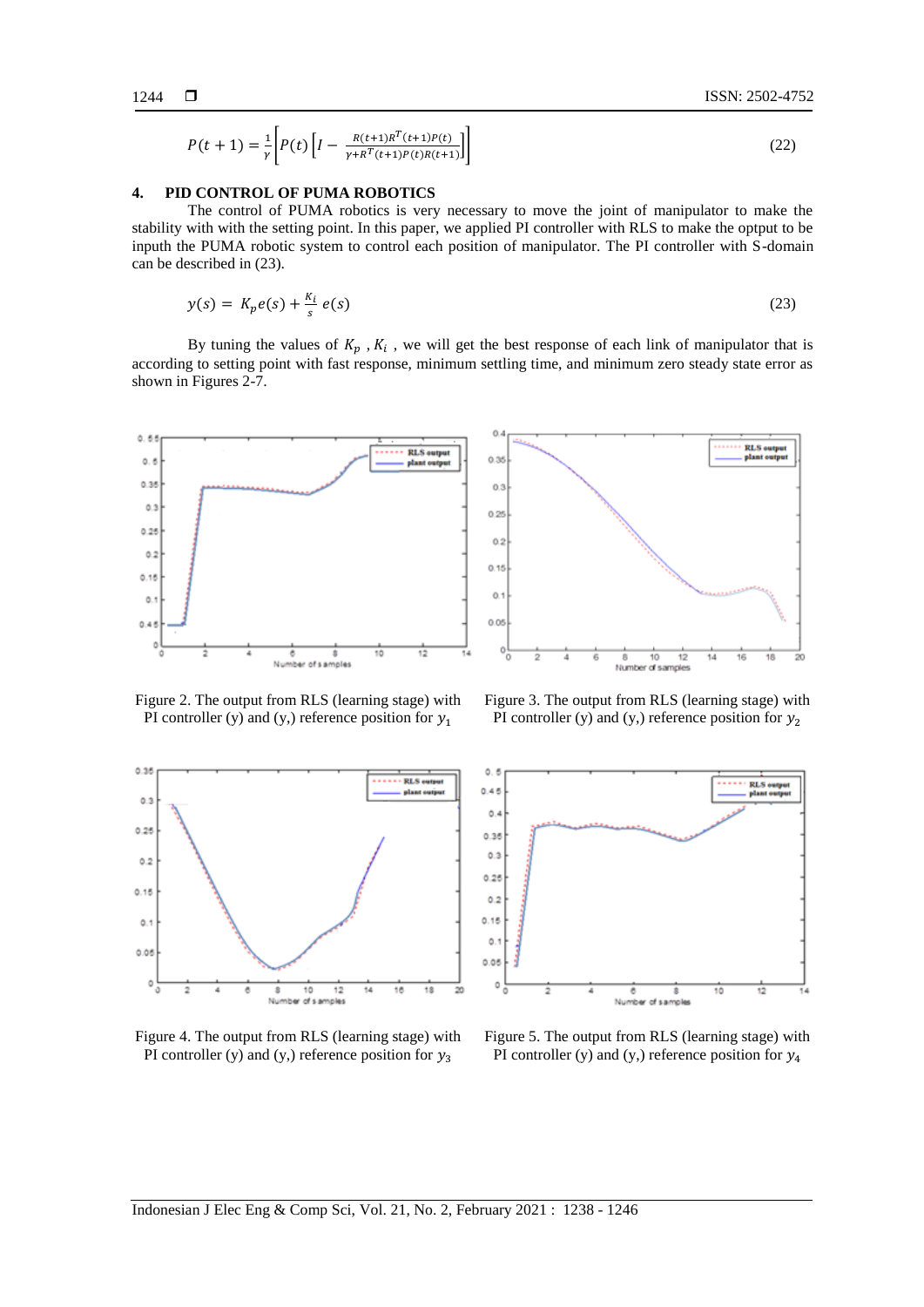

Figure 6. The output from RLS (learning stage) with PI controller (y) and (y,) reference position for  $y_5$ 



Figure 7. The output from RLS (learning stage) with PI controller (y) and (y,) reference position for  $y_6$ 

# **5. CONCLUSION**

In this work, we have suggested three parts: the first part for modeling the PUMA robotics with inverse kinematic, identification with recursive lease square (RLS) filter, and using PI controller with RLS to make stability and follow the reference input. The modeling of PUMA robotics of manipulators to move the positions and angles and the mathematic modeling is very close to movements of robotics. The filter of RLS does not need estimate with initial state, avoid errors of modeling inserted by the extended filter by Kalman to reduce in robot uncertainty. The method illustrated with simulation to be an actual robot to be run. It is indicated the RLS can be accurate predicts the same robotic position and angles but there are an errors between the actual and predicted response. In order to reduce the errors between the actual and predicted response, the PI controller is applied to decrease the error when tuning the values of  $K_p$  and  $K_i$ . The responses of positions and angles are very close between the actual and predicted for PUMA robotics.

#### **REFERENCES**

- [1] Fengchun Zhu, Ju Dai, "Multi-robot Fusion with Measurements Compensation Based on Recursive Least Square". *IEEE International Conference on Control and Aultomation,* pp. 2953-2957,2007.
- [2] Li Wen, Tianmiao Wang, Guanhao Wu, Jianhong Liang, and Chaolei Wang, "Novel Method for the Modeling and Control Investigation of Efficient Swimming for Robotic Fish," *IEEE Transactions on Industrial Electronics*, vol. 59, no. 8, pp. 3176-3188, 2012.
- [3] Tomàs Pallejà Cabré, Mercè Teixidó Cairol, Davinia Font Calafell, Marcel Tresanchez Ribes, and Jordi Palacín Roca "Project-Based Learning Example: Controlling an Educational Robotic Arm with Computer", *IEEE Revista Iberoamericana De Tecnologias Del Aprendizaje*, vol. 8, no. 3, pp. 135-142, 2013.
- [4] Konrad Leibrandt, Piyamate Wisanuvej, Gauthier Gras, Jianzhong Shang, Carlo A. Seneci, Petros Giataganas, Valentina Vitiello, Ara Darzi, Guang-Zhong Yang "Effective Manipulation in Confined Spaces of Highly Articulated Robotic Instruments for Single Access Surgery". *IEEE Robotics and Automation*, vol 2, no. 3, pp. 1-8, 2017.
- [5] Petros Giataganas, Michael Hughes, Christopher J. Payne, Piyamate Wisanuvej, Burak Temelkuran, and Guang-Zhong Yang, "Intraoperative robotic-assisted large-area high-speed microscopic imaging and intervention", *IEEE Transactions on Biomedical Imaging,* vol. 66, no. 1, 2019.
- [6] Carlos Faria, Wolfram Erlhagen, Manuel Rito, Elena De Momi, Giancarlo Ferrigno, and Estela Bicho "Review of Robotic Technology for Stereotactic," *IEEE Reviews in Biomedical Engineering,* vol. 8, pp. 1-13, 2015.
- [7] Matthias Faessler, Davide Falanga, and Davide Scaramuzza," Thrust Mixing, Saturation, and Body-Rate Control for Accurate Aggressive Quadrotor Flight", *IEEE Robotics and Automation Letters. Preprint Version.* vol. 2, no. 23, April 2017.
- [8] S. D. Lee and S. Jung, "A Recursive Least Square Approach to a Disturbance Observer Design for Balancing Control of a Single-wheel Robot System"**,** *IEEE International Conference on Informationand Automation,* pp. 1878-1881, 2016.
- [9] Gian Paolo Incremona, Gianluca De Felici, Antonella Ferrara, and Ezio Bassi, "A Supervisory Sliding Mode Control Approach for Cooperative Robotic System of Systems," *IEEE System Journal,* vol. 9, no. 1, 2015.
- [10] Andrea S. Ciullo, Federica Felici, Manuel G. Catalano, Giorgio Grioli, Arash Ajoudani, and Antonio Bicchi, "Analytical and Experimental Analysis for Position Optimization of a Grasp Assistance Supernumerary Robotic Hand", *IEEE Robotics and Automation*, vol. 3, no. 4, 2018.
- [11] Hua Peng, Changle Zhou, Huosheng Hu, Fei Chao, and Jing Li, "Robotic Dance in Social Robotics-A Taxonomy," *IEEE Transactions on Human-Machine Systems,* vol 45, no. 3, pp. 1-13, 2015.